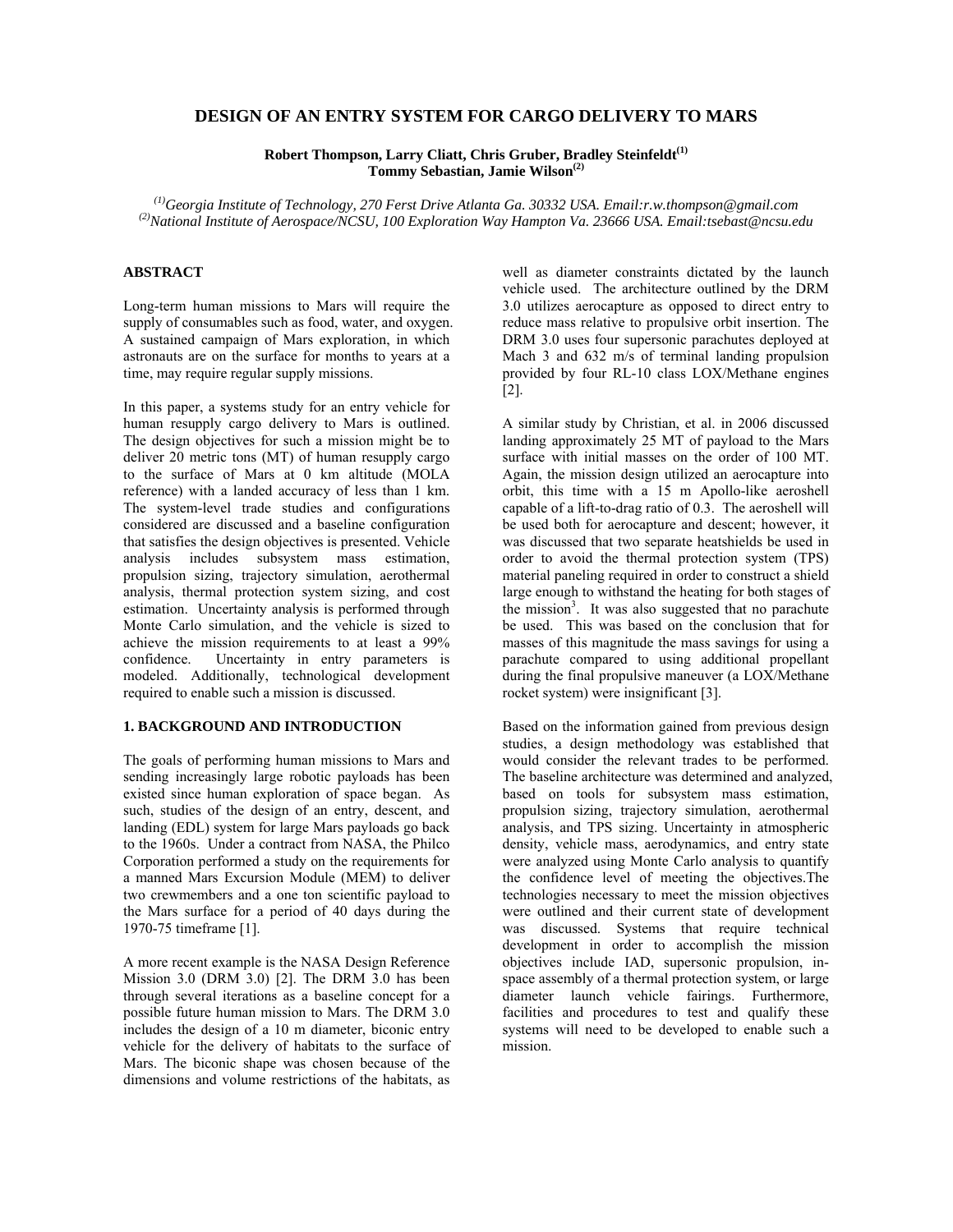## **2. APPROACH**

### **2.1 Design Methodology**

Three principle trade studies were performed: aeroshell configuration, aerocapture versus direct entry, and mode of deceleration. These trade studies were compared qualitatively through their respective advantages and disadvantages, and quantitatively through their performance in simulation.

For each configuration, aerodynamic analysis and trajectory simulation was performed. The trajectory simulation calculated the amount of propellant required to hit the guidance target on the surface with a 99% confidence. This propellant mass was used to estimate the vehicle dry mass and entry mass through parametric sizing relationships, as well as propulsion system performance to maintain a sufficient thrust-toweight. Iteration between the weights and sizing analysis and trajectory simulation was repeated until convergence was achieved. Thermal protection system sizing was performed based upon the simulated trajectory, as well as the selection of TPS material that meets the requirements. This process is shown graphically in Figure 1. The converged vehicle was then checked against the original design objectives to ensure that they were met. Several vehicles were converged at different diameter choices, and the vehicle with the smallest gross mass was selected. Because of the computational time involved in evaluating each design point (due to convergence and analyzing uncertainty), optimization of design variables was not performed.



Figure 1 - Design Structure Matrix.

# **2.2 Tools Used**

### *Trajectory Simulation*

A simulator which numerically integrated the set of three degree-of-freedom equations of motion was created to analyze the aerocapture and entry system trajectory. The equations of motion implement modified Newtonian aerodynamics for the hypersonic phases of flight and linearized compressible flow

theory for other regimes. Equations of motion describing the trajectory of the vehicle were modified based on the fundamental set derived by Buseman, Vinh, and Culp [4] to include other accelerations along each of the body axes along with variable mass.

A nominal atmosphere based on the northern, midlatitude, summer atmosphere described in Seiff [5] was modeled and used in the simulation. Winds were defined by Kaplan [6] with constant magnitude equal to the value at 40 km assumed above 40 km. The wind direction was assumed to be westerly throughout the aerocapture and entry. Throughout the entry trajectory, events such as IAD inflation, heatshield jettison, IAD jettison, and backshell jettison were accounted for by changing both the mass and aerodynamics of the vehicle appropriately. Additionally, a mach-numbertrigger for propulsive descent was included.

The terminal descent phase of flight implements closed-loop guidance based on work performed by D'Souza [7]. In his work, D'Souza derived an optimal two-point boundary problem guidance law which minimizes the fuel expenditure based on linear variations in the states and a free time-to-go before touchdown. Dispersed values of the initial state, vehicle properties, and atmospheric properties were included for Monte Carlo analysis to ensure the designed system is capable of landing within a 1 km radius for 99% of the analyzed cases.

## *Weights and Sizing*

The vehicle sizing tool used a Weight Breakdown Structure (WBS) to build up the dry mass, margin, entry mass, and aerocapture entry mass. The dry mass elements were calculated with mass estimating relationships from a variety of sources, including historical analogy to vehicles such as Mars Science Laboratory (MSL). The tank mass was based on a volumetric sizing relationship. Because of the uncertainty associated with preliminary mass estimation, a dry mass margin of 40% was used. The sizing accounted for engine scaling based on an engine thrust-to-weight ratio calculated using REDTOP-2 [8]. As an output of the trajectory simulation, the sizer calculated the required thrust to meet a vehicle thrustto-weight ratio (100% throttle at propulsion start). The payload of the vehicle was assumed to be a human resupply cargo with a density equal to that of the cargo carried by a Progress Module for ISS resupply missions. The progress module carries 1,340 kg in a volume of 4  $m<sup>3</sup>$ , resulting in a payload density of 335  $kg/m<sup>3</sup>$  [9].

#### *Propulsion*

The propulsion system was analyzed with the REDTOP-2 [8] code developed by SpaceWorks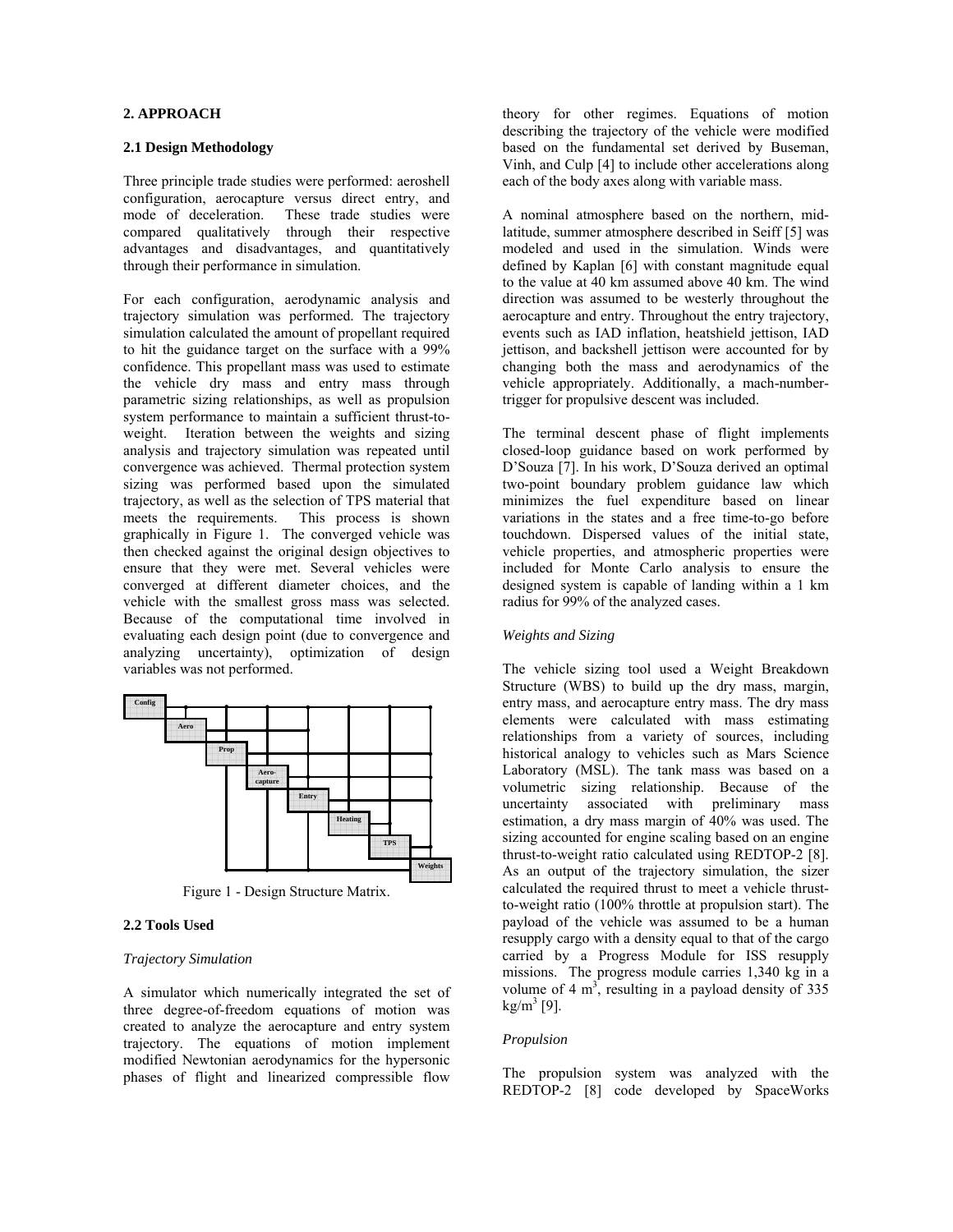Engineering Inc. REDTOP-2 is a conceptual rocket engine sizing tool. The user may specify a cycle (such as pressure fed, staged combustion, expander), chamber pressure, oxidizer-fuel ratio, thrust level, and expansion ratio. The software then outputted an engine length, specific impulse, thrust-to-weight ratio, and exit area. This information was then used in the sizing and trajectory analyses. The nature of REDTOP-2 lends itself to effectively analyzing trade studies in propulsion system selection.

The proposed propulsion system was chosen based on its performance and reliability compared to other concepts. While pressure fed cycles provide a high degree of reliability, their performance is significantly lower than pump fed cycles. In addition, the expander cycle, which provides good performance while being relatively simple, can be restarted multiple times with the addition of solid propellant starter motors. NTO/MMH propellants are chosen based on high performance, proven reliability in planetary applications, as well as their storability (they are not susceptible to boil-off).

## *Aerothermal Analysis and TPS Sizing*

By making some key assumptions the TPS mass required could be approximated. The TPS thickness along the body was sized in proportion to the heat rates experienced at each point, compared to the stagnation point heat rate using a cosine variation. However, on large vehicles such as those studied, the maximum heat rate may be experienced elsewhere on the heatshield due to transition to turbulence. To account for this, margin was included in the TPS mass estimation.

The stagnation-point, laminar convective and radiative heating rates were calculated for the Martian atmosphere using the engineering correlations developed by Sutton, Graves, and Tauber [10]. The heating rates were then integrated over the trajectory profile with respect to time, yielding the stagnationpoint convective and radiative heat loads.

The selected TPS material was SLA-561, which is an ablative material. It has a relatively low density, yet can withstand fairly significant heating loads compared to other TPS materials that that have been studied [11]. It is also the only TPS material that has been demonstrated on a Mars entry. Surface recession rates were estimated from the heating conditions and integrated with respect to time to yield a total ablation thickness. The thickness of TPS material ablated was then added to the insulation thickness to result in the total TPS thickness. Since the material density and the surface area of the vehicle were known, the required mass of the TPS was determined. The TPS substructure mass was determined using analogy to previous studies [9].

### *Aerodynamic Analysis*

For the scope of this study the analysis of aerodynamics was primarily examined for three different regimes of the EDL: aerocapture, hypersonic, and supersonic flight. Due to the relatively basic shapes of the body at each of these flight regimes, analytically derived aerodynamic analysis were used, including modified Netwonian theory for the hypersonic regimes and linearized compressible theory for the supersonic regime.

## **3. TRADE STUDIES PERFORMED**

Four combinations of aeroshell configuration and mission mode were considered:

- direct entry with blunt body,
- direct entry with lifting body,
- aerocapture and subsequent entry with blunt body, and
- aerocapture and subsequent entry with lifting body.

These options were analyzed starting at the Martian sphere of influence with the same mass and velocity. The mission mode that yielded the most altitude at Mach 5 (the beginning of the supersonic phase of flight, in which parachutes, IADs, or supersonic propulsion may be considered) provides the most timeline margin for the trajectory. The advantages and disadvantages of each vehicle configuration (lifting body versus blunt body) and mission mode (aerocapture versus direct entry) were considered.

## **3.1 Blunt Body versus Lifting Body**

A blunt body such as a 70° sphere-cone has been used on every US mission to Mars that had an EDL component, from Viking to MSL. The advantage to this shape is that it has a comparatively high hypersonic drag coefficient. This results in a smaller ballistic coefficient compared to other shapes with equal mass and reference area. The resulting trajectories experience more deceleration at higher altitudes than higher ballistic coefficient trajectories. For a 70 MT entry vehicle with a 14 m diameter flying at an angle of attack of 15 degrees (yielding an L/D of 0.23), the ballistic coefficient is  $288 \text{ kg/m}^2$ . This is several times higher than any Mars entry vehicle flown to date.

There are several difficulties with the large diameter sphere-cone concept. Perhaps the most significant challenge is launch of the aeroshell. The largest launch vehicle payload fairing in existence for the foreseeable future is the Ares V, with payload diameter of 8.5 m [13]. In all previous Mars missions, the entry vehicle has been contained within the launch vehicle fairing. This would be limiting for the launch of a blunt body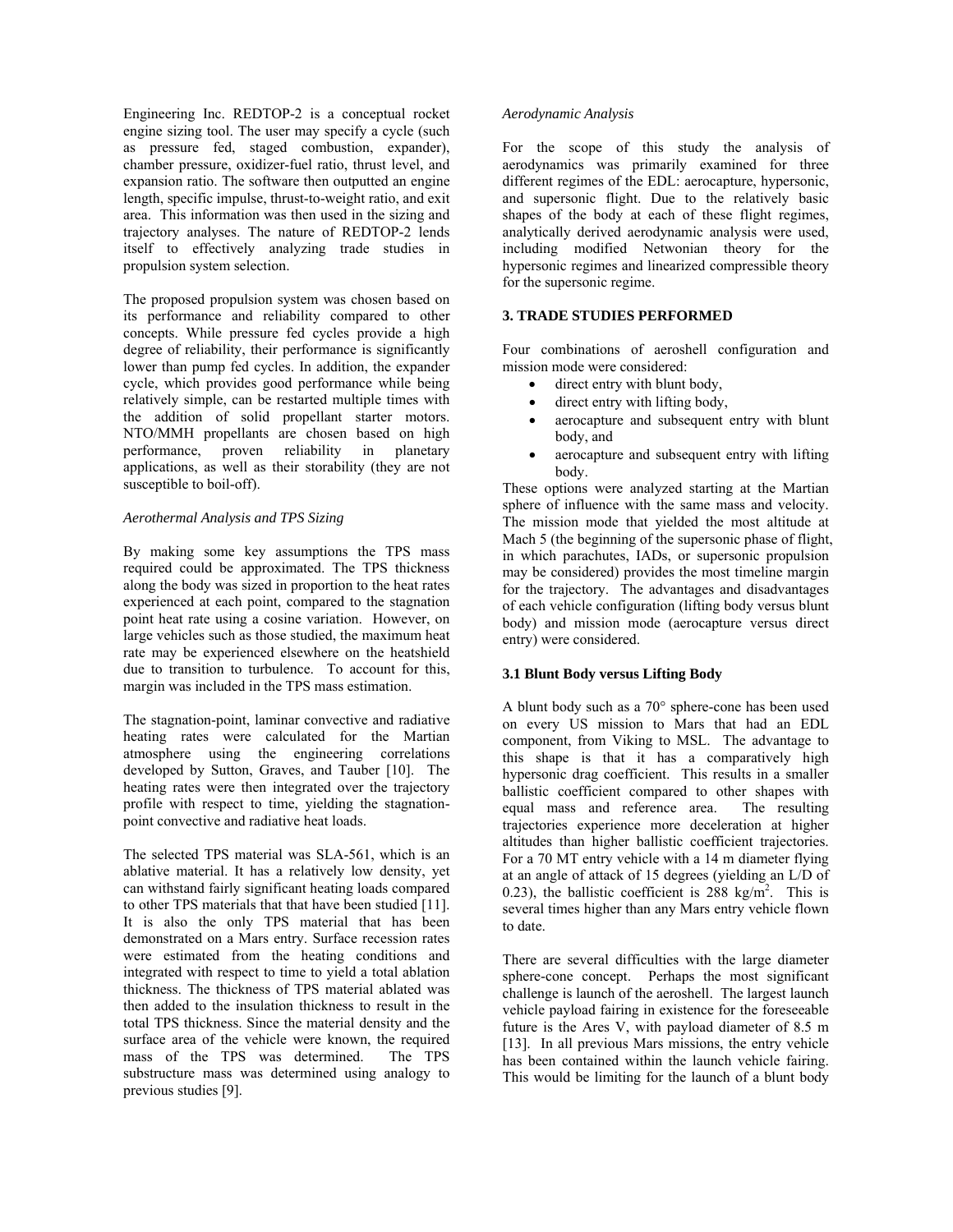aeroshell because the ballistic coefficient increases significantly with decreased diameter, as shown in Figure 2. The entry mass of the vehicle was allowed to scale, keeping payload mass and propellant mass fraction constant.



Figure 2 - Blunt Body Ballistic Coefficient versus Diameter (Fixed Drag Coefficient).

Ballistic coefficients in the 500-600 kg/m<sup>2</sup> range result in trajectories that decelerate deep in the atmosphere, leaving the entry vehicle little timeline margin. Therefore, entry vehicles with diameters larger than 10 m must be considered (unless a hypersonic IAD is used to increase the drag area on entry, which may inhibit the ability to use hypersonic guidance). There are two options for launching such a vehicle: launch it in pieces and assemble it on-orbit or develop a hammer-head style payload adapter in order to launch the larger diameter vehicle on an existing rocket. On-orbit options will require either the presence of astronauts or the development of advanced robotic systems. In the near-term, human assembly is the most likely option to be considered. Involving astronauts adds significantly to the expense and risk of the mission by adding additional launch and rendezvous operations to the mission profile. Therefore the lower risk and potentially lower cost option would be the design of a special hammer-head style payload adapter for an existing launch vehicle. The disadvantages of such a design would be in aerodynamic performance. The extent of this reduced performance has not been studied in detail for the Ares V, but it is likely that the remaining performance would be sufficient to launch the entirety of the entry vehicle in a single launch. The excellent drag performance of blunt bodies make them a good option for the growth of entry vehicles at Mars to accommodate very large payloads in the 20 MT range, in the event that the challenges identified can be resolved.

A bi-elliptic vehicle, also known as an ellipse-sled has been proposed as a concept for Earth and Mars entry vehicles. An example is shown in Figure 3. The advantage of the shape is that when flown at angle of attack, it generates a significant lift compared to drag that can be used to achieve greater cross range and targeted hypersonic guidance through bank angle modulation than is possible with a blunt body at angle of attack. The disadvantage of this class of slender lifting bodies is that there is a reduction in hypersonic drag coefficient by about a third when compared to the blunt body and convective heating is increased due to a reduced effective nose radius. Because the hypersonic drag coefficient is crucial in determining the ballistic coefficient and the trajectory the vehicle will fly, this is an important effect.



Figure 3 – Ellipsled Configuration [14].

The advantage of the lifting body is that it may more easily fit onto a launch vehicle. Previous studies have considered lifting bodies with diameters around 10-12 m. Trajectory simulations were performed flying the ellipsled at an angle of attack of 29 deg, resulting in a total  $L/D = 1$  and  $C_D = 0.867$ . Direct entry and entry from Mars orbit is complicated by this configuration, due to its low drag area. Because of its high L/D, the vehicle tends to skip out of the atmosphere over a wide range of flight path angles when flown lift-up without hypersonic guidance. A hypersonic guidance algorithm utilizing bank angle modulation can be used to prevent this.

The reduced drag area (and corresponding increase in ballistic coefficient) means that the vehicle will decelerate lower in the atmosphere than a blunt body (with lower ballistic coefficient) would. There are several ways to compensate. First, a larger supersonic decelerator can be used. This can include an IAD deployed below Mach 5 or a supersonic parachute deployed below Mach 3. Another option is providing additional propulsive capability, through the use of a higher thrust-to-weight engine and a higher propellant mass fraction. Each of these options uses additional mass that otherwise could have been allocated to payload.

## **3.2 Direct Entry versus Aerocapture**

Every Mars entry since Pathfinder has utilized a direct entry, in which the entry vehicle performs EDL without first going into orbit around the planet. This results in entry velocities around 6 km/s, depending on the Earth-Mars trajectory. This large entry velocity results in significantly higher heat rates and heat loads than entry from low Mars orbit; however, direct entry has the benefit of not requiring extra heat shields,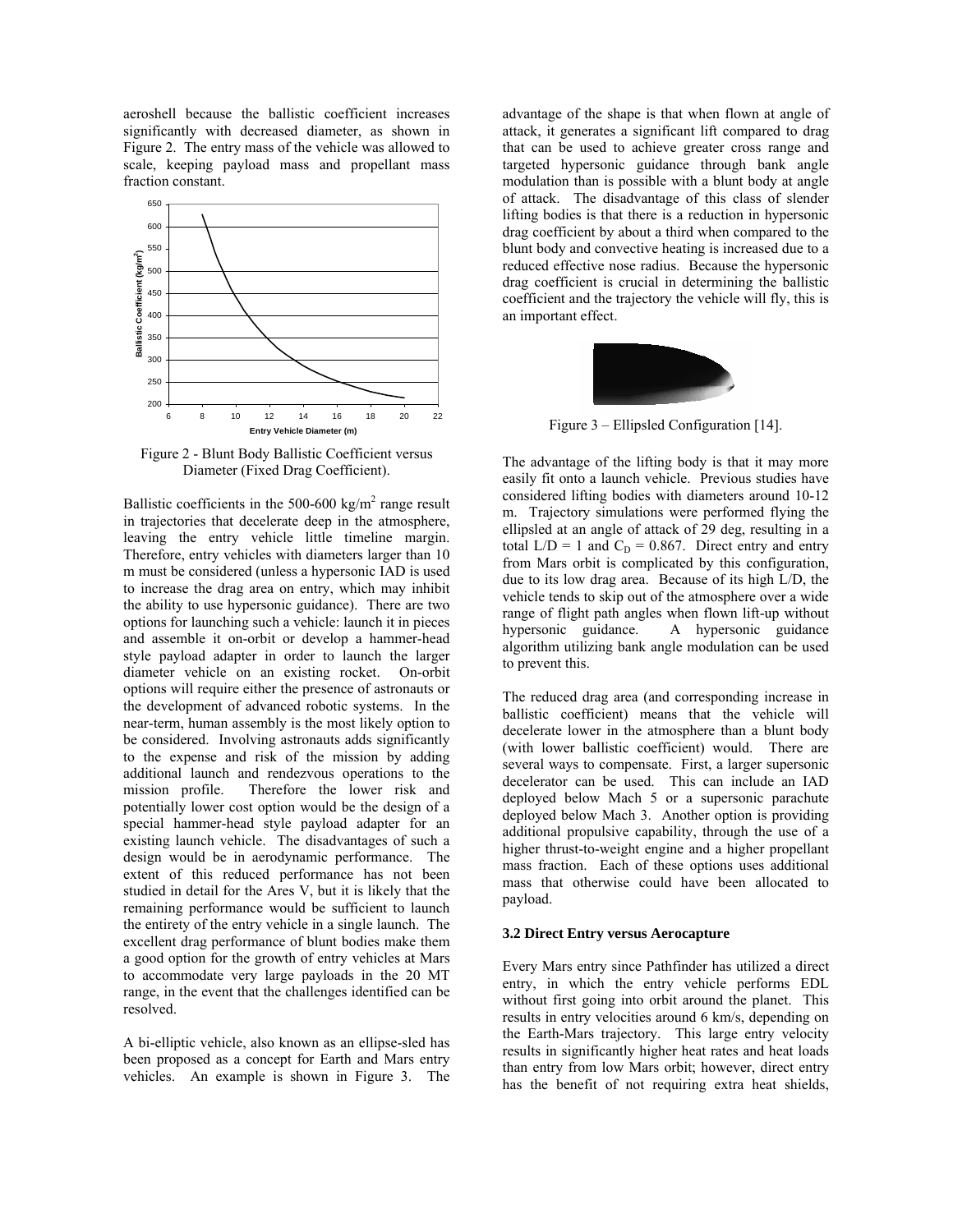deployable decelerators, or propulsion for an insertion maneuver, possibly resulting in lower mass and complexity.

Direct entry with both a blunt body  $(L/D = 0.23)$  and a slender lifting body  $(L/D = 1)$  were considered. Entry mass was assumed to be 70 MT for both vehicles, which is based on initial weights and sizing estimates. The blunt body flew a trajectory that took it to Mach 5 at 10 km altitude. This altitude helps determine how much time will be left for performing supersonic deceleration. This can be thought of as a surrogate for landed accuracy as with increased timeline more maneuvers are possible to target the landing site.

On the other hand, the slender body has a tendency to exit the atmosphere when the trajectory was flown liftup. When flown at a constant bank angle of 85°, the slender body was able to stay in the atmosphere, but due to its low hypersonic drag coefficient, the Mach 5 transition altitude is at 6 km, leaving little timeline margin for the rest of deceleration. When bank angle is set back to  $0^{\circ}$  once entry is assured, this transition altitude can be increased; the downside to this class of trajectory is that heat rates and heat loads are high compared to other trajectories and vehicle other trajectories and vehicle configurations.

Aerocapture involves entering the atmosphere from a hyperbolic trajectory and using drag to slow the vehicle down enough to exit the atmosphere in a closed orbit around Mars. Previous studies have shown that aerocapture can lead to a mass and cost savings over other options including direct entry, aerobraking, and propulsive insertion. Aerocapture reduces the kinetic energy of the entry vehicle by 20-40% at entry atmospheric interface. Entry from this slower velocity reduces the severity of the heating environment experienced by the vehicle, allowing for a thermal protection system mass savings. This strategy also allows the entry vehicle to reach Mach 5 at a higher altitude compared to direct entry.

The performance advantages that aerocapture provides must be weighed against the operational disadvantages. With two entry sequences, any errors in orbit after the aerocapture trajectory must be detected and corrected to ensure that the entry sequence begins as planned. The heat imparted to the heatshield on the aerocapture pass also must be dealt with. Nested dual heatshields have been proposed, in which the aerocapture heatshield is jettisoned after the first pass through the atmosphere with a second heatshield is used on entry [15]. An alternative is the use of a hypersonic IAD during aerocapture. The larger drag area decreases the ballistic coefficient sufficiently that the vehicle decelerates higher in the atmosphere, and sufficiently reduces the heat rates seen on the vehicle. Overall, aerocapture is a more complex mission mode than direct entry. While these trade studies can be analyzed for their performance at a conceptual level, more detailed studies should be performed to identify the most cost and mass efficient option.

#### **3.3 Supersonic Deceleration**

An inflatable aerodynamic decelerator is a deployable structure that increases the drag area of the entry vehicle. IAD inflation up to Mach 5 has been proposed for use at Mars for supersonic deceleration [16]. The advantage of such a device is that it has a relatively high drag coefficient compared with other supersonic decelerators, such as a supersonic parachute. There are two classes of IAD: trailing and attached. The attached IAD has a higher drag area per unit mass than the trailing IAD. The disadvantage is that it can be difficult to integrate with the entry vehicle. Because it provides more drag, the attached IAD will be considered for this application.

Parachutes have been used on all Mars lander missions to date. The technology for Mars supersonic parachutes is qualified up to a Mach 2.2 deployment. Further technology development could push this to Mach 3. Supersonic parachutes, however, have lower drag coefficients than attached inflatable decelerators. This is evident in Figure 4 which shows the drag coefficients for a variety of decelerators over a range of Mach numbers. The comparatively low  $C_D$  can be mitigated to some extent by increasing the diameter of the parachute or by clustering parachutes, but both options introduce complexity for development, qualification, and manufacturing. For example, to provide the same drag force as an attached IAD at Mach 3 with a diameter of 25 m, a supersonic parachute would need to have a diameter of 38 m, or be replaced by a cluster of three parachutes with diameters of 23 m each.



Number [16].

Propulsion is another option for supersonic deceleration. Studies of all-propulsive landing have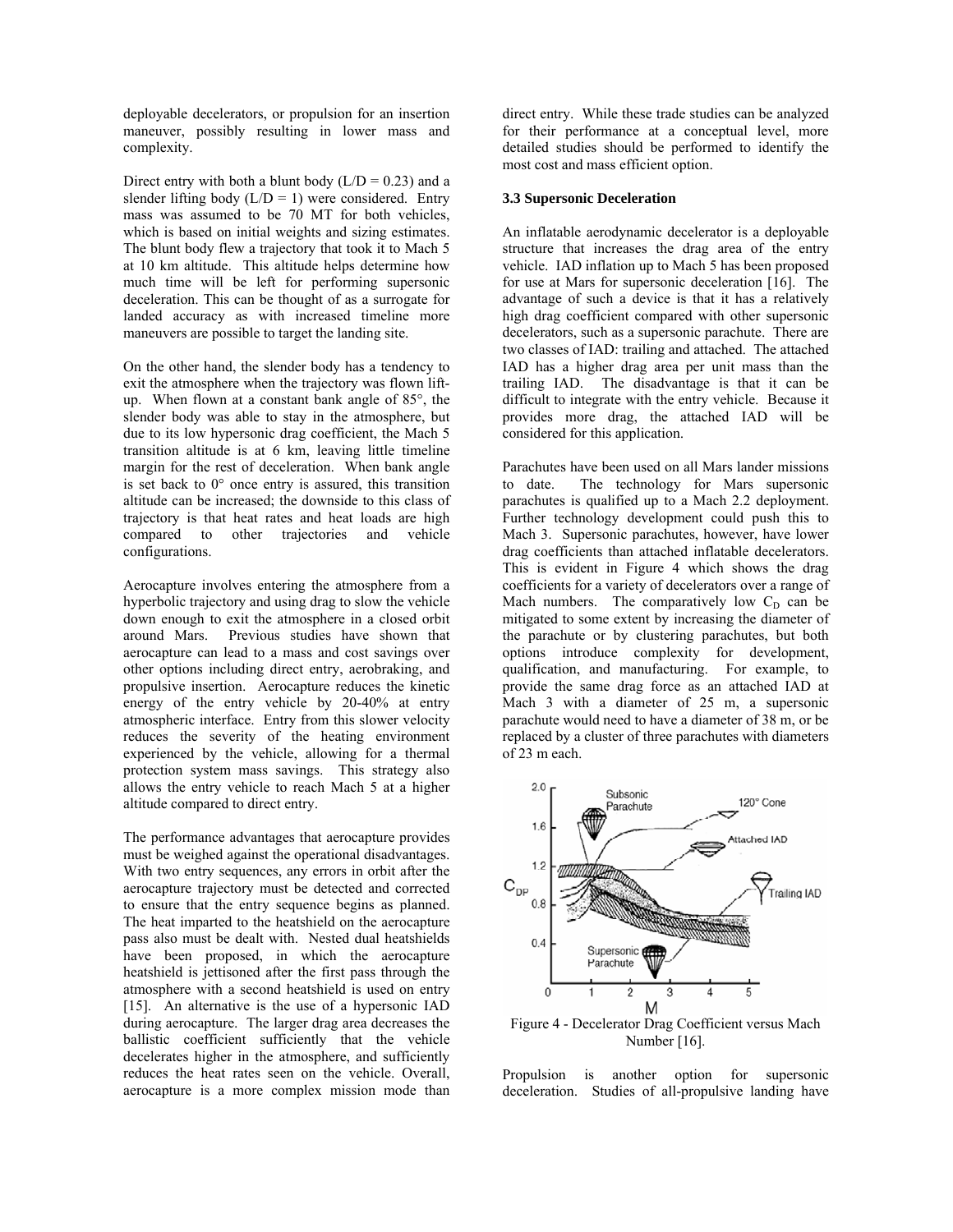shown that a high propellant mass fraction results when propulsion is the sole supersonic decelerator [15]. In combination with other decelerators, such as an IAD or parachute, propulsion allows an opportunity to eliminate any final guidance errors and approach the target with precision.

### **3.4 Summary of Trades Studied**

Direct entry at 6 km/s.

- Blunt body: With an entry mass of 70 MT and a diameter of 14 m, Mach 5 achieved at 10 km altitude.
- Lifting body: Bank angle modulation required to prevent vehicle from skipping out of the atmosphere. Mach 5 transition altitude of 17 km can be achieved, but heating environment for this trajectory is very severe.

Aerocapture, circularization, entry

- Blunt body: Over a wide range of entry masses, flight path angle, and vehicle diameter, aerocapture into a closed orbit is successful. Mach 5 altitude varies based on entry flight path angle, but a typical result is 15 km. This option provides the highest Mach 5 transition altitude of the trades considered.
- Lifting body: Aerocapture is successful over a range of entry flight path angles, although the vehicle tends to drop very deep into the atmosphere. On entry, the Mach 5 altitude is somewhat lower than the blunt body, at 8 km. Supersonic Deceleration
	- IAD versus Parachute: The IAD concept is the most favorable because it can be deployed at Mach 5. Such early deployment, along with its high drag area, means that it can provide the greater drag impulse than a supersonic parachute.
	- Supersonic Propulsion: Because of the high mass ratios, supersonic propulsion was not considered by itself. Propulsion, however, is required for terminal deceleration and targeted landing. The Mach number for propulsion start is a parameter for optimization that was not explored; for the purposes of this study, it has been assumed to be Mach 2.

## **4. PROPOSED DESIGN**

A blunt body was chosen due to its high hypersonic drag coefficient (resulting in a lower ballistic coefficient), and its ability to achieve moderate amounts of lift by trimming at angle of attack. Because hypersonic guidance was not simulated in this study, the full range of possibilities of a slender body were not determined; however, the trajectories they fly will tend to have more severe heating environments as they decelerate lower in the atmosphere due to a lower ballistic coefficient. This results in a higher TPS mass fraction than other concepts. The diameter of 14 m was chosen by trading vehicle mass with deceleration performance.

Aerocapture with a nested heatshield was selected over direct entry, due to the reduction in heat rates experienced. The ability to utilize a check-out period in orbit also mitigates some risk of entering during periods of inclement weather, such as dust storms. However, this comes at the expense of increased development and operational cost, as well as increased complexity in the nested heat shield.

In the interest of beginning supersonic deceleration as early as possible, an attached IAD was selected rather than a supersonic parachute, due to the potential to deploy an IAD as high as Mach 5. Guided propulsion is initiated at Mach 2 in order to provide terminal descent and guide the vehicle to its final landing site. The selected architecture is shown in Figure 5 and Figure 6.



Figure 6 - Entry, Descent, and Landing Sequence.

## **4.1 Aerocapture**

The mission begins at Mars with an approach from a hyperbolic orbit. The incoming hyperbolic excess velocity is assumed to be 3.317 km/s. An entry flight path angle of 8.5° was chosen based on trajectory trade studies, and the resulting entry velocity is 5.96 km/s. The aerocapture system is designed to handle uncertainty in entry velocity and flight path angle.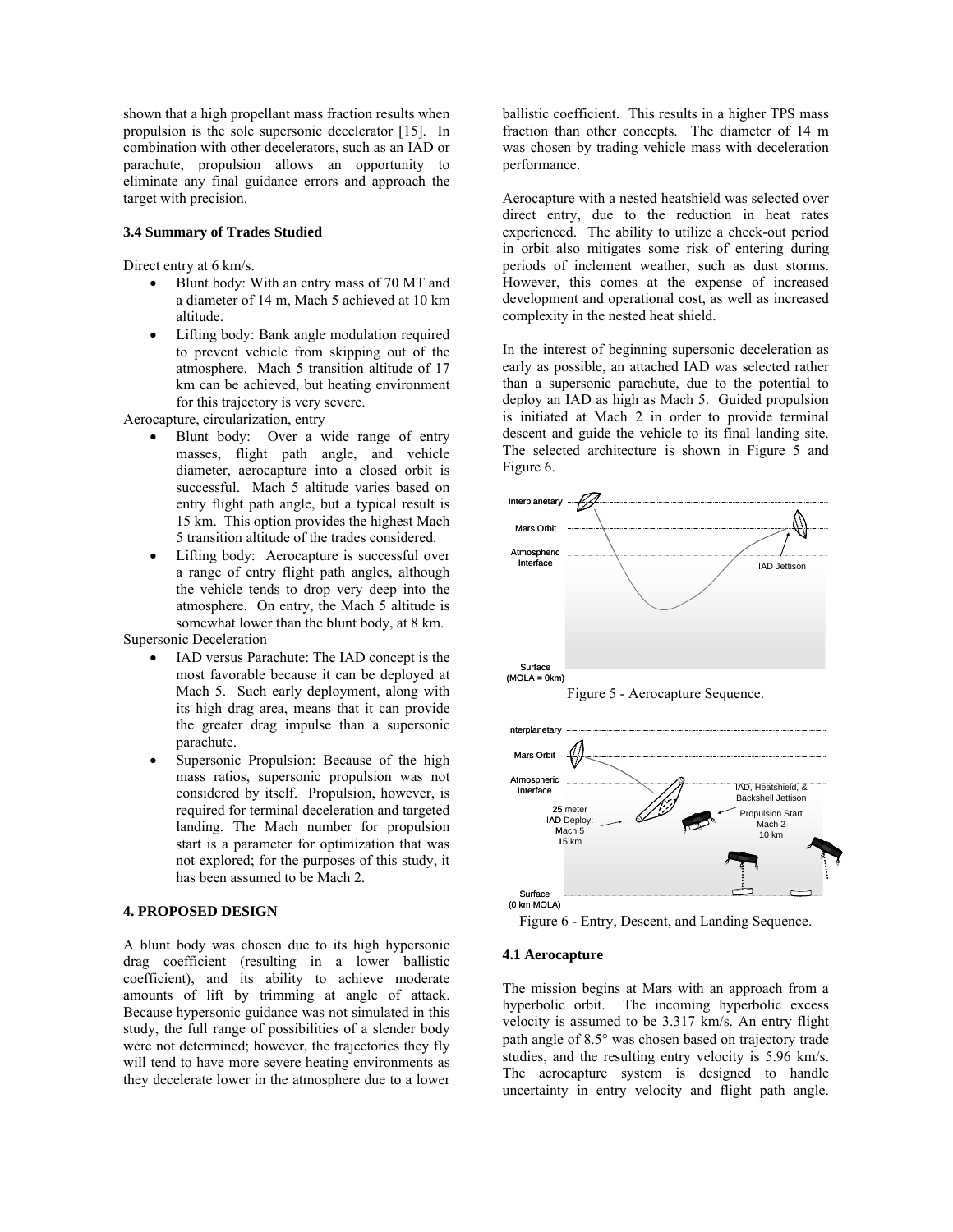After aerocapture, the vehicle leaves the atmosphere and using reaction control system (RCS) propellant executes a periapsis raising maneuver. When the vehicle is in position for deorbit, another propulsive burn puts the spacecraft on the appropriate trajectory to enter the atmosphere at the desired altitude, flight path angle, and velocity.



### **4.2 Entry**

The nominal entry trajectory is shown in Figure 7. The vehicle initiates its entry sequence upon contact with the Martian atmosphere, which marks the beginning of its hypersonic entry phase. As the literature review suggested, it was assumed that a guidance algorithm utilizing lift modulation during the hypersonic phase was necessary to achieve precision landing accuracy. The entry vehicle is flown with an  $L/D = 0.23$  until IAD deployment.

Table 1 - Heating and TPS.

| <b>Entry Heating at Stagnation Point</b>       |                           |  |
|------------------------------------------------|---------------------------|--|
| Peak Convective Heat Rate                      | 19.67 W/cm <sup>2</sup>   |  |
| Altitude at Peak Convective Heat Rate          | 26.3 km                   |  |
| Peak Radiative Heat Rate                       | 3.13 W/cm <sup>2</sup>    |  |
| Altitude at Peak Radiative Heat Rate           | 16.0 km                   |  |
| Integrated Heat Load                           | 1.752.4 J/cm <sup>2</sup> |  |
| Entry TPS Mass + 40% Margin                    | 468.72kg                  |  |
| <b>Aerocapture Heating at Stagnation Point</b> |                           |  |
|                                                |                           |  |
| Peak Convective Heat Rate                      | 18.03 W/cm <sup>2</sup>   |  |
| Altitude at Peak Convective Heat Rate          | 53.8 km                   |  |
| Peak Radiative Heat Rate                       | 0.08 W/cm <sup>2</sup>    |  |
| Altitude at Peak Radiative Heat Rate           | 51.8 km                   |  |
| Integrated Heat Load                           | 1,723.3 $J/cm2$           |  |

#### **4.4 IAD Deceleration**

At Mach 5, the supersonic IAD is deployed. It is inflated with a combination of ram-air and helium inflation gas. A 25 meter attached IAD was used in this study; this diameter can be traded against propellant for propulsive terminal descent. A larger IAD imparts more drag force on the vehicle, subsequently requiring less propellant. However, a larger IAD is heavier and will be more difficult to qualify. Following IAD deployment, ballistic flight was assumed.

### **4.3 Terminal Landing**

After decelerating through the high supersonic regime  $(2 \le M \le 5)$ , the vehicle enters the terminal descent regime of flight. The initiation of the terminal descent is marked by the heatshield being ejected from the rest of the system, allowing the propulsion system located on the descent stage to initiate. The ballistic coefficient of the heatshield, as compared to the entry vehicle with the supersonic IAD still attached, is sufficiently high that recontact is not a concern. After heatshield separation, the backshell and supersonic IAD are shed, and guided propulsive descent begins. A thrust-toweight ratio of 2.2 at beginning of propulsive descent was used. The guidance law for the propulsive descent ensures that the desired end state is achieved and implements a modified version of a closed-loop guidance algorithm developed by D'Souza. Throughout the propulsive descent, the vehicle throttles its engines so that the net direction and magnitude of the thrust vector is identical to that commanded by the guidance algorithm. The final stage of the terminal descent employs the Skycrane Landing System (SLS) as developed for MSL.

Table 2 – Entry Vehicle Mass Breakdown.

| #    | <b>Element</b>                     | Mass      |
|------|------------------------------------|-----------|
| 1.0  | Body                               | 15,790 kg |
| 2.0  | <b>Entry Heat Shield</b>           | 2,028 kg  |
| 3.0  | Terminal Descent & Landing         | 1,918 kg  |
| 4.0  | Avionics                           | 165 kg    |
| 5.0  | Power Supply and Distribution      | 764 kg    |
| 6.0  | Propulsion                         | 892 kg    |
| 7.0  | Dry Mass Margin (40%)              | 8,623 kg  |
| 8.0  | <b>Dry Mass</b>                    | 30,181 kg |
| 9.0  | Payload                            | 20,000 kg |
| 10.0 | <b>Landed Mass</b>                 | 50,181 kg |
| 11.0 | <b>Landing Propellant</b>          | 17,712 kg |
| 12.0 | Inflatable Aerodynamic Decelerator | 3,000 kg  |
| 13.0 | <b>Entry Mass</b>                  | 70,893 kg |
| 14.0 | Deorbit & Circ Propellant          | 5,085 kg  |
| 15.0 | Aerocapture Heat Shield            | 2,704 kg  |
| 16.0 | <b>Aerocapture Mass</b>            | 78,683 kg |

## **5. FEASIBILITY ANALYSIS**

Monte Carlo simulations are performed to assess the ability of the vehicle to meet the requirement of landing within a 1 km radius of the landing site 99% of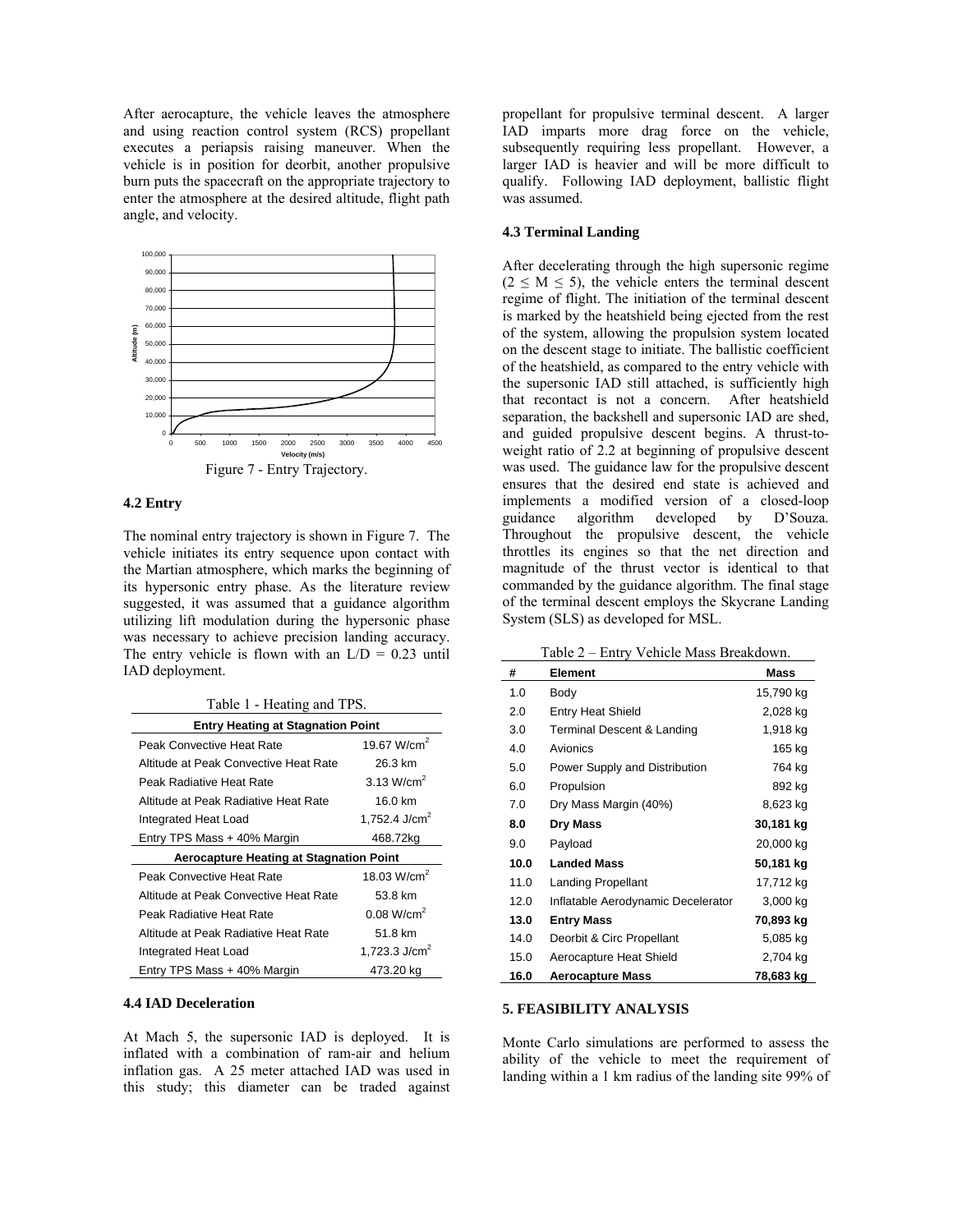the time. Dispersions due to vehicle state and aerodynamics are assumed to be similar to MSL. The dispersions on state and vehicle parameters can be seen in

Table 3 for the aerocapture and entry trajectory, respectively. The dispersed entry state values are conservative estimates and meet or exceed the errors expected for MSL's direct entry.

Table 3 - Monte Carlo Variations for Aerocapture and Entry [18].

|                | <b>Parameter</b>                      | <b>Nominal</b> | <b>Distribution</b> | $3\sigma$ or<br>min/max |
|----------------|---------------------------------------|----------------|---------------------|-------------------------|
|                | Aerocapture Velocity                  | 5985 m/s       | Gaussian            | $6 \text{ m/s}$         |
| AC<br>State    | Aerocapture Flight<br>Path Angle      | $-8.5^\circ$   | Gaussian            | $0.11^{\circ}$          |
|                | <b>Entry Velocity</b>                 | 3789 m/s       | Gaussian            | $6 \text{ m/s}$         |
| Entry<br>State | Entry Flight Path<br>Angle            | $-11^\circ$    | Gaussian            | $0.11^{\circ}$          |
| Vehicle        | Aerocapture Mass                      | 78,683 kg      | Gaussian            | 72.0 kg                 |
|                | <b>Entry Mass</b>                     | 70,890 kg      | Gaussian            | 64.5 kg                 |
|                | <b>Engine Thrust</b>                  | 515kN          | Uniform             | $+/- 5%$                |
|                | <b>Engine Specific</b><br>Impulse     | 387 s          | Uniform             | $+/-$<br>0.67%          |
|                | CA Multiplier (M>10)                  | 1              | Gaussian            | 3%                      |
|                | CN Multiplier (M>10)                  | 1              | Gaussian            | 5%                      |
|                | <b>CA Multiplier</b><br>(0.8 < M < 5) | 1              | Gaussian            | 10%                     |
|                | <b>CN Multiplier</b><br>(0.8 < M < 5) | 1              | Gaussian            | 8%                      |
|                | <b>CA Multiplier</b><br>(M<0.8)       |                | Gaussian            | 5%                      |

Atmospheric dispersions were obtained by assuming a uniform variation between the cool, low-pressure and the warm, high-pressure atmospheres cited in Seiff [5]. The atmosphere was assumed to have a uniform distribution between the maximum and minimum values with properties being calculated at every time step. This represents increased *a priori* climate knowledge prior to the aerocapture phase of flight, which requires an orbiter with instrumentation such as the Mars Climate Sounder (providing atmospheric density profiles) to exist at the time of the mission [19]. Alternatively, active guidance could be incorporated that can assess the trajectory and target specific atmospheric exit conditions.

Using the dispersions described previously, 500 case Monte Carlo simulations are performed for both the aerocapture and entry portions of flight. For aerocapture, the system was sized to handle the worst case in-space propulsive requirement to set up the appropriate entry conditions. This includes a periapsis raise burn, an apoapsis raise burn, and a deorbit burn. The nominal, best case and worst case propulsive requirements are shown in Table 4.

Table 4 - Best, Nominal, and Worst Case In-Space ∆V.

| Best Case    | 145.40 m/s   |
|--------------|--------------|
| Nominal Case | $156.66$ m/s |

| <b>Worst Case</b> |                           |  |
|-------------------|---------------------------|--|
|                   | بنائك كالمستحدث والمستحدث |  |

263.89 m/s

For the entry phase of flight, two metrics are important: the fuel mass required to achieve the required landing accuracy and the distance from the target landing site. The target for the analysis is assumed to be 40º N, 96º W, a 0 km MOLA site located in the Alba Patera region of Mars. At the Mach 5 IAD deployment, the dispersions modeled resulted in a scatter of 23 km in semi-major axis, and an altitude distribution between 13 and 16 km. The use of a guidance algorithm in the hypersonic regime can reduce this error.

In the simulation used in this study, however, terminal descent guidance was able to meet the 1 km requirement with 99% confidence from the dispersed Mach 5 IAD deployment point. This propulsive maneuver requires a maximum of 15011 kg propellant, and maximum a miss distance of 437 m. The amount of propellant is covered adequately by the baseline, which provides 18% margin on descent propellant. However, no navigational errors are modeled; therefore the true target miss distance will be larger. Studies have shown, however, that the accumulated navigational error should not exceed 450 m [20]. The simulation also did not account for the SLS landing; it assumed that a vertical descent phase negates the residual velocity after arriving at the target. With respect to the errors modeled, the simulation achieves its target greater than 99% of the time.

### **6. TESTING AND QUALIFICATION**

Many of the technologies proposed in this study involve significant departures from heritage systems. MSL represents the limit to which Viking heritage can reach [21]. New technologies must be tested and validated if future missions that seek improvement over previous endeavors are to succeed. In that respect, the system qualification costs proposed by this study should be viewed as costs toward the development of a new Mars EDL heritage, and is therefore an investment in the success of future missions. As with all technologies, testing costs increase substantially when the payload is human rather than robotic [21]. Of the proposed technologies, the two most underdeveloped are the large-diameter IADs used for aerocapture and supersonic deceleration and the on-orbit assembly of the TPS.

Current inflatable decelerator analysis methods are similar to the methods used with parachutes. Both rely on empirical data and both allow for scaling of results; however, the methods are poorly understood and have not been validated. A series of tests must be carried out to understand the decelerator behavior and characteristics. Qualification must establish that the IAD will deploy correctly, that it will inflate successfully, and that it will provide the expected drag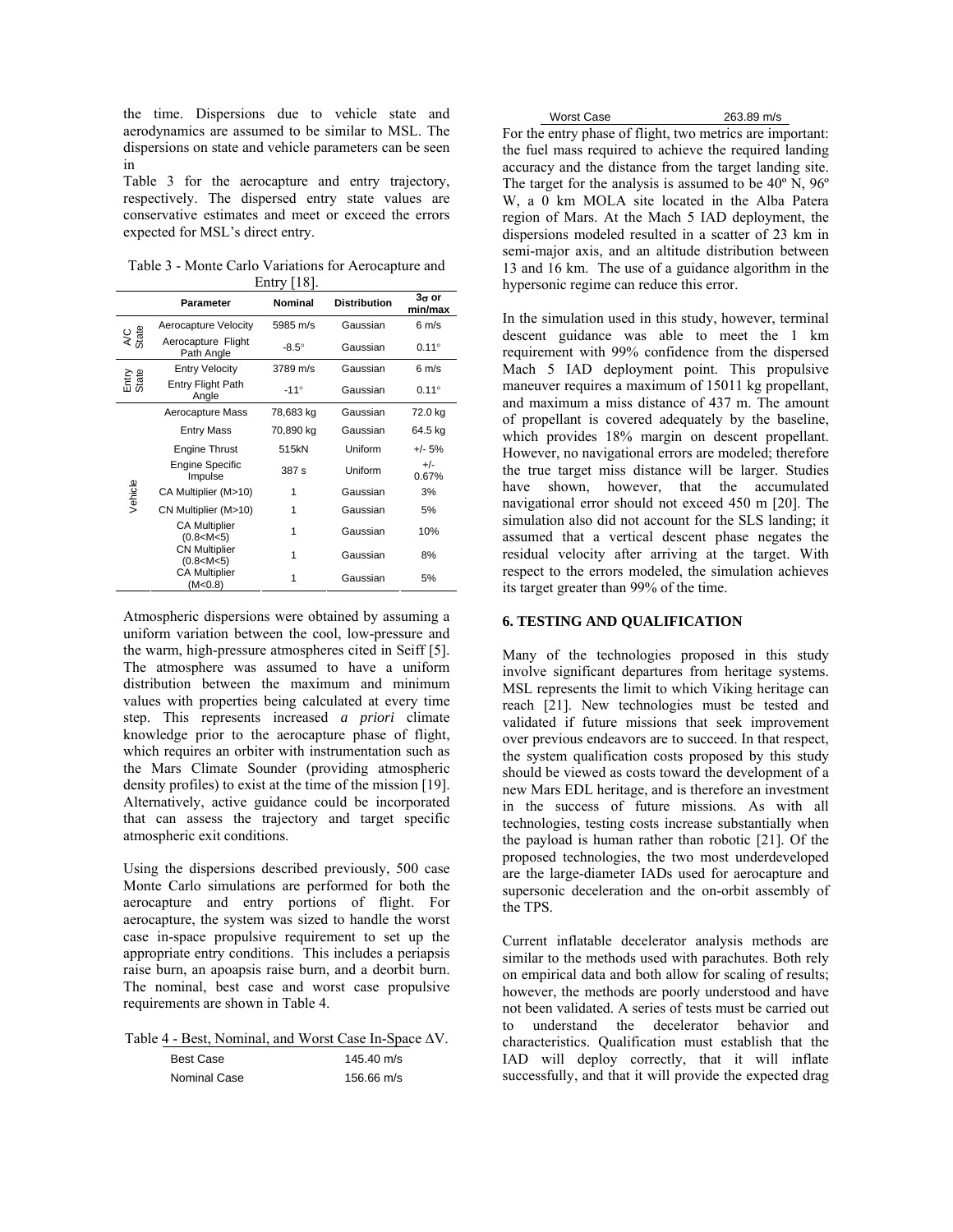and stability once inflated [22]. Testing of inflatable decelerators on the scale proposed by this study has

| <b>Test Name</b>                | <b>Description</b>                                                                                                                                                   | <b>Objectives</b>                                                                                                                                                                                                                                                              |
|---------------------------------|----------------------------------------------------------------------------------------------------------------------------------------------------------------------|--------------------------------------------------------------------------------------------------------------------------------------------------------------------------------------------------------------------------------------------------------------------------------|
| Wind Tunnel Test Program        | Scale vehicle model in different<br>IAD configurations                                                                                                               | 1) Develop aerodynamic database<br>2) Determine aerodynamic coefficients<br>3) Measure the drag force as a function of M and $\rho$<br>4) Demonstrate the viability of supersonic propulsion<br>5) Determine the effect of propulsive exhaust on flowfield and vehicle heating |
| <b>Scaled Rocket Testing</b>    | Deploy scale model of vehicle<br>from a sounding rocket at high<br>altitude and Mach number to<br>simulate entry conditions                                          | 1) Collect data on the dynamic stability of the scaled vehicle<br>2) Validate the deployment method of the IADs<br>3) Study the IAD/aeroshell interaction during deployment<br>4) Compare results to other analysis methods                                                    |
| <b>Balloon Drop Testing</b>     | Deploy full-scale model of the<br>vehicle from a sounding rocket,<br>first carried by a balloon, at high<br>altitude and Mach number to<br>simulate entry conditions | 1) Collect data on the dynamic stability of the full-scale vehicle<br>2) Validate the deployment method of the IAD<br>3) Study the IAD/aeroshell interaction during deployment<br>4) Compare results to other analysis methods                                                 |
| Radiative Lamp Testing          | Supersonic wind tunnel used in<br>combination with radiative lamps<br>to simulate entry conditions<br>experienced by IAD materials                                   | 1) Determine the robustness of IAD materials<br>2) Demonstrate packed IAD can perform acceptably under simulated entry<br>conditions once deployed                                                                                                                             |
| Arc-plasma Jet Testing          | Test coupons of TPS material at<br>entry                                                                                                                             | 1) Determine the maximum heating limits of the TPS material<br>high enthalpy conditions similar to 2) Determine back-surface temperature gradient over simulated entry<br>3) Optimize design of "tortuous path" for TPS panel joints                                           |
| On-Orbit Assembly Demonstration | Assembly and testing of mock<br>heatshield at ISS                                                                                                                    | 1) Demonstrate on-orbit assembly capability through spacewalks<br>2) Test heatshield validity through Earth entry                                                                                                                                                              |
| <b>Gantry Testing</b>           | Skycrane supported by gantry will<br>be tested for stability and<br>controller robustness                                                                            | 1) Demonstrate skycrane and bridle design can support landing loads<br>2) Validate control algorithm, specifically during touchdown<br>Table 5 Tecting and Qualification                                                                                                       |

Table 5 - Testing and Qualification.

never been carried out. There are no existing facilities capable of testing the decelerators at full-scale at the appropriate atmospheric conditions and Mach numbers. Ground based testing may be carried out using subscale models at desired velocity and flow conditions. NASA Langley has a wind tunnel that may carry out such a test, but it has a test model limit of 6 in [21]. The model must also be rigid, making fluid-structure interaction observation impossible [22]. Sounding rocket tests may also be carried out to perform tests on a larger scale system. A one-tenth to one-half scale model of the IAD is lifted to approximately 100 km, where the density approximated Martian conditions. Balloon drop tests, like those used to validate the Viking aerodynamic decelerator systems, work in a similar manner [23]. A balloon carries the system to some altitude at which time it is dropped and a rocket accelerates the system to the desired altitude and Mach number; the IAD is then deployed. Because the IADs are attached to the aeroshell, wake effects are not a great concern, so the system can be tested at full scale, but not necessarily full mass, minimizing the testing costs. It may also be possible to piggyback the test on another mission, using the launch vehicle lower stages to carry the system to some high altitude and desired Mach number. Such a test would, however, introduce complexity to the carrier mission, and further testing would have to be carried out to ensure the safety of the carrier mission. The IAD material also needs to be tested for robustness (ability to successfully inflate after long-term storage) and for its ability to withstand heating loads. The low heating rate experienced by the material (relative to the stagnation point) allows for more testing options, like using radiative lamps in a supersonic facility to model flight conditions [24].

The selected TPS material, SLA-561, has a significant amount of data describing its behavior in a variety of flight conditions. Its use in paneling together a heatshield, however, has not been intensively studied. There are significant risks associated with assembling a heatshield in this fashion, namely, creating direct pathways of high-temperature gas to the back-surface. TPS panels must be joined in such a way that the panel interfaces form a "tortuous path" for on-coming flow, minimizing the risk to the back-surface [25]. Arc plasma testing of coupons manufactured using such joints can qualify manufacturing and assembly techniques to as close to flight conditions as possible without actually performing a flight test [24]. Flight tests of scale models, employing paneled heatshields, can be executed using sounding rockets, providing insight into how the material will ablate and if the joints behave as weak spots, promoting spalation or flow bypass. PICA, a TPS material that will accommodate paneling, is another option.

There are other technologies that require validation. The skycrane, currently planned for use on MSL, must be tested for a 20 MT landed mass, which is twenty times heavier than MSL. There are a number of ways to validate this system, including gantry and helicoptersuspended tests. Key in the validation of the skycrane will be the demonstrated robustness of the on-board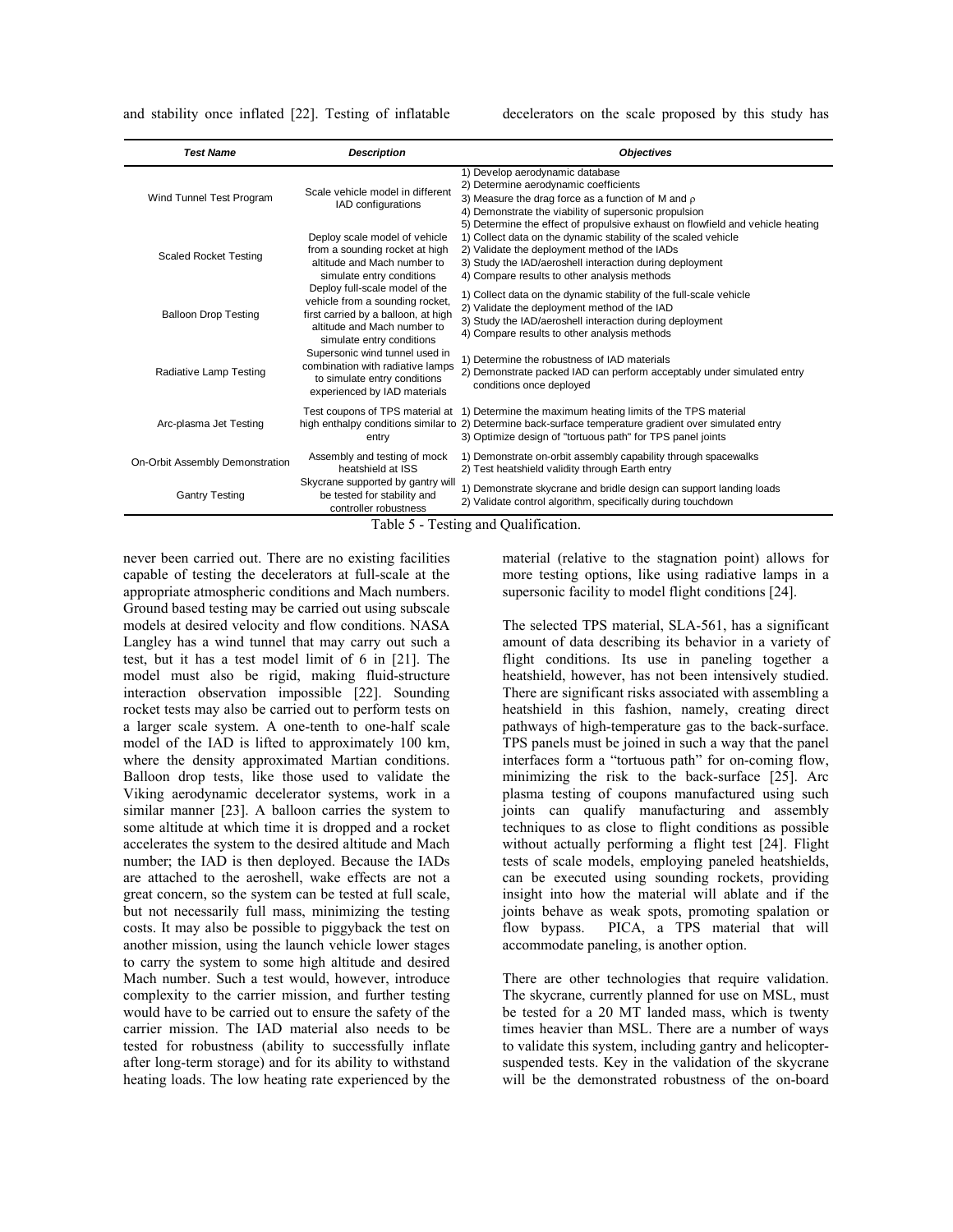controller, particularly during the touchdown phase [26]. The successful execution of this system on MSL will also help in decreasing risk associated with new, unproven systems [21]. Supersonic propulsion must also be tested, but first it must be demonstrated. New issues arise with the introduction of supersonic propulsion. Thermal protection must be provided as the vehicle is now enveloped in a high temperature recirculating exhaust. Currently, the most viable form of testing involves subscale tests in supersonic wind tunnels, but flight test experiments at altitude must also be designed to successfully qualify the supersonic propulsion. Aerocapture, another method that has not been demonstrated, has been studied by numerous individuals. Successful execution of aerocapture via drag modulation, for example, must be studied using a six degree-of-freedom analysis tool, like POST [21]. Flight tests can then be carried out, requiring the scale model to start in some high-altitude orbit, and then be accelerated into the atmosphere approaching the orbital escape velocity. Table 5 is a proposed verification and validation program for the key technologies proposed by this study.

## **8. CONCLUSIONS & FUTURE WORK**

This study has demonstrated that cargo delivery to the surface of Mars in support of human exploration can be achieved with an architecture consisting of a blunt body, aerocapture, and inflatable aerodynamic decelerators. Hypersonic guidance and terminal propulsive guidance are identified as important to achieving the landed accuracy requirement. The feasibility of the concept is investigated through the use of Monte Carlo simulation, to demonstrate that conservative estimates in dispersion of vehicle and state parameters result in at least a 99% confidence in achieving the targeted end state. Future studies will include the optimization of the vehicle and trajectory parameters, as well as the consideration of additional inflatable decelerator concepts for aerocapture and entry.

#### **9. ACKNOWLEDGMENTS**

The authors wish to thank Dr. Robert Braun, Dr. Juan Cruz, and Dr. Neil Cheatwood for their help in completing this study.

### **9. REFERENCES**

1. Dixon, F.P. "An Early Mars Landing Mission Using The Mars Excursion Module." Philco Aeronutronic Division, Newport Beach, CA.

2. "Reference Mission 3.0: Addendum to the Human Exploration of Mars." Johnson Space Center, 1998.

3.Christian, John et al. "Sizing of an Entry, Descent, and Landing System for Human Mars Exploration." AIAA-2006-7427. September 2006.

4.Buseman, A., Vinh, N., and Culp, R., "Solution of the Exact Equations for Three-Dimensional Atmospheric Entry Using Directly Matched Asymptiotic Expansions," NASA CR-2643, 1976.

5. Seiff, A., "Post-Viking Models for the Structure of the Summer Atmosphere of Mars," *Advances in Space Research*, Vol. 2, pp. 3-17, 1982.

6. Kaplan, D. "Environment of Mars, 1988," NASA TM 1000470. 1988.

7. D'Souza, C., "An Optimal Guidance Law for Planetary Landing." Paper No. AIAA 97-3709, 1997.

8. "Rocket Engine Design Tool for Optimal Performance – 2 (REDTOP-2)". Academic Version. SpaceWorks Engineering, Inc. 2005.

9.Wade, Mark. "Encyclopedia Astronautica: Progress M." http://www.astronautix.com/craft/progressm.htm. Accessed March 1, 2007.

10. Sutton, K. and Graves, R. A. "A General Stagnation-Point Convective-Heating Equation for Arbitrary Gas Mixtures". NASA TR R-376. 1971.

11. Williams, S.D. and Curry, Donald M. "Thermal Protection Materials – Thermophysical Property Data". NASA RP-1289. December 1992.

12. Williams, S.D., Pavlosky, J.E., and Curry, D.M. "A Preliminary TPS Design for MRSR – Aerobraking at Mars and at Earth". AIAA-90-0052. January 1990.

13. "Exploration Systems Architecture Study Final Report". NASA-TM-2005-214062. November, 2005.

14. Theisinger, J. Aerodynamics Calculation and Optimization. Pending Georgia Tech Masters Project.

15. Braun, R.D., Manning, R.M., "Mars Exploration Entry, Descent and Landing," *2006 IEEE Aerospace Conference*, IEEEAC #0076, Big Sky, Montana, March 2006.

16. Brown, G., et al. "Hypercone Inflatable Supersonic Decelerator", AIAA-2003-2167, 2003.

17. Gillis, C.L. "Deployable Aerodynamic Decelerators for Space Missions." Journal of Spacecraft. Volume 6 Issue 8. August 1969.

18. Striepe, S.A., Way, D.W., Dwyer, A.M., and Balaram, J., "Mars Science Laboratory Simulations for Entry, Descent, and Landing." Journal of Spacecraft and Rockets. Vol. 43, No. 2, March-April 2006.

19. "Mars Climate Sounder." http://www.planetary.org/programs/projects/mars\_clim ate\_sounder/facts.html. Accessed Online April 7 2007.

20. Ely, T.A., Duncan, C., Lightsey, E.G., and Mogensen, A, "Real Time Mars Approach Navigation Aided by the Mars Network." Paper No. AIAA 2006- 6565, AIAA GNC Conference, 21-24 August 2006, Keystone, Colorado.

21. Cheatwood, Neil. TPS and Qualification Testing Interview. April 2007.

22. Buck, Gregory M. "Testing of Flexible Ballutes in Hypersonic Wind Tunnels for Planetary Aerocapture". 44th AIAA Aerospace Sciences Meeting and Exhibit Reno, NV. January 2006.